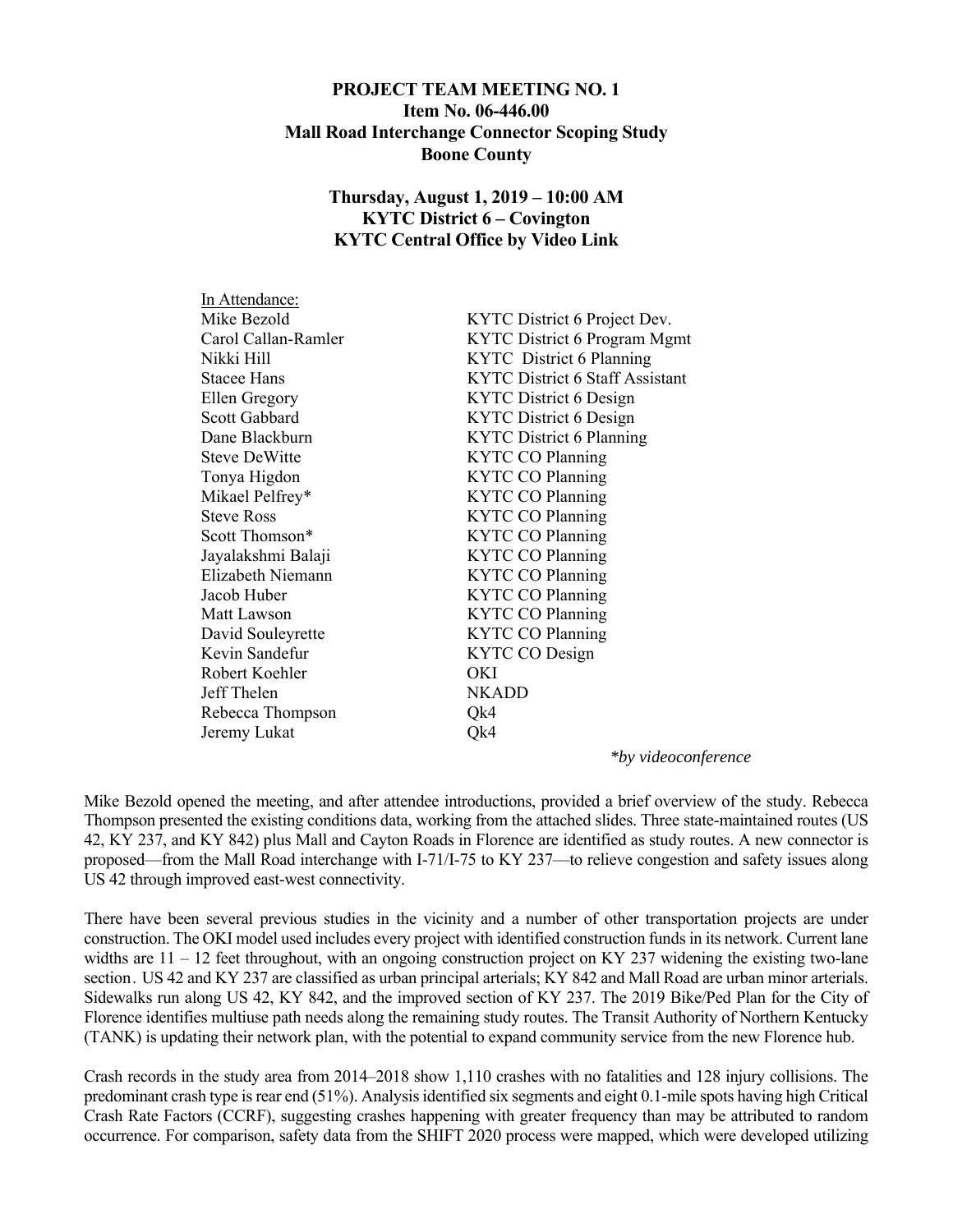Highway Safety Manual methodology. Both analyses showed consistent, above average crash rates along US 42 and Mall Road.

Two crashes with bicycles and four pedestrian strikes were reported in the dataset, three clustered at the US 42/Mall Road intersection. The following map identifies their locations. Three pedestrian crashes and one bicycle crash resulted in injuries.



Environmentally, red flag constraints within the project boundary include Lincoln Woods Park, AM Yealey Elementary School, homes, and a grass airstrip off KY 842 that may no longer be active. The Navy Recruiting Station off Mall Road is not environmentally protected but could pose unique challenges. Cross-referencing previous studies for adjacent projects will provide additional information about potential historic resources. Due to the density of housing and proximity of the conceptual corridor of the connector, noise mitigation could be warranted at the Paddock Club Apartments, Villages of Florence, and Boone Valley Estates subdivision. Also noise-sensitive, the park and school could be an issue depending on usage, as could any non-relocated homes abutting a new connector.

Traffic analyses are ongoing. Preliminary model results have been received from OKI. The microsimulation model (Vissim, version 10) is under development. Qk4 will set up an in-person coordination meeting with the KYTC's Modal Branch in the coming weeks to discuss assumptions, calibration, and preliminary results in greater detail. Preliminary model results show 16,000 to 28,000 vehicles per day (vpd) using a new three-lane connector, and 22,000 to 32,000 vpd using a five-lane connector.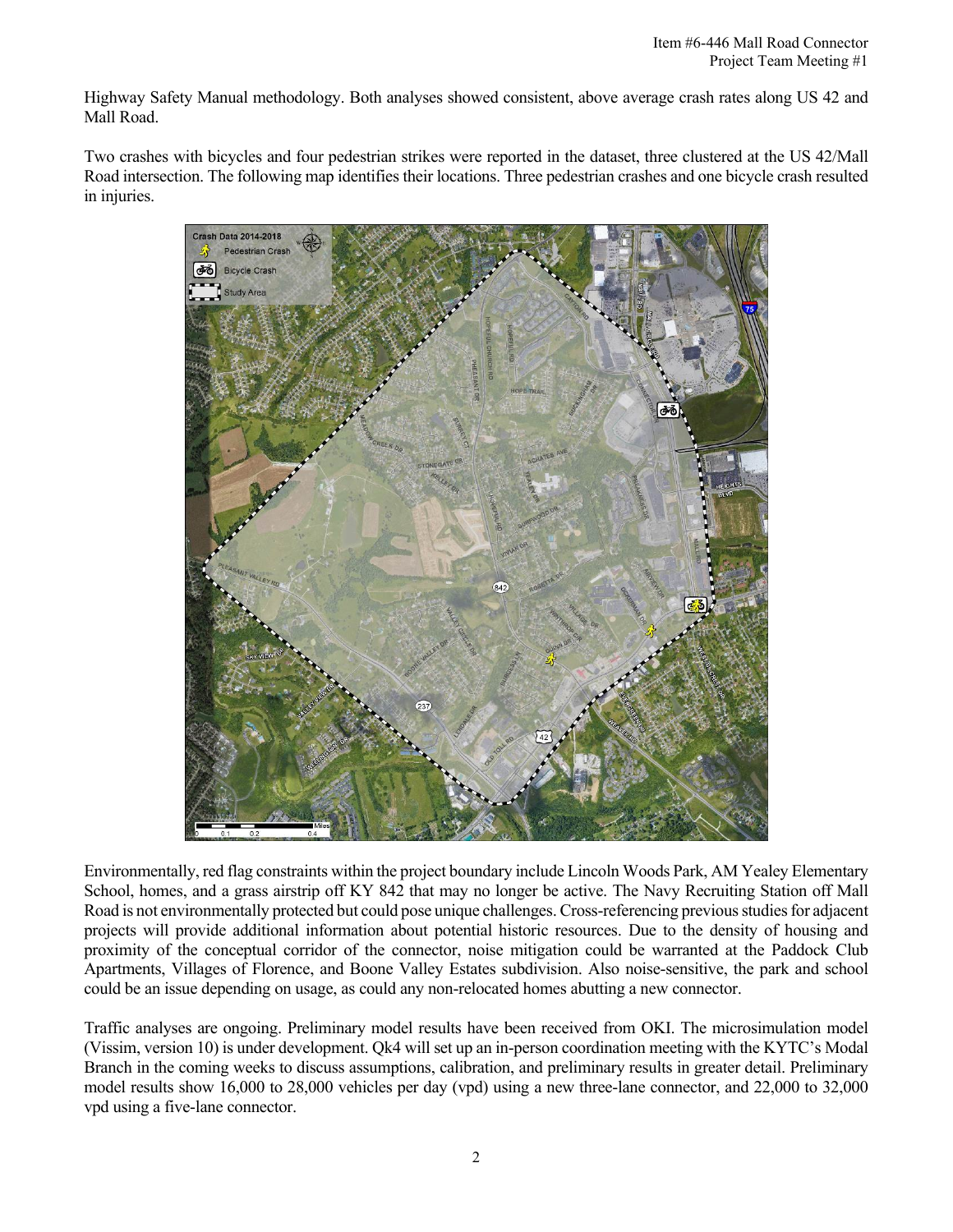- No recent turning movement counts are available for the US 42/KY 842 intersection, currently under construction.
- OKI's new ABM model was used for the preliminary traffic analysis.
- Obtaining third-party origin/destination data was originally discussed during the scoping process. As these data are built into the OKI model calibration process, additional data were not purchased for the contract. This should be documented as part of the Forecast Report.
- Background household growth assumptions were reviewed. Adjusting growth assumptions in TAZ 2209 and 2151 to reflect the Reykamp development may be warranted. Qk4 will coordinate with OKI. The slide 29 graphic should be revised to colorize TAZ by anticipated growth levels.
- Microsimulation may not be warranted for a standard planning study but the intent is to move into the design process this fall. Therefore a microsimulation model is under development.
- The three-lane concept should be carried forward into the preliminary design process before that option is formally dismissed. The No Build Alternative should be carried forward as well.

The preliminary corridor shown has not been designed, only roughly sketched in: the curve at the western end should not be seen as an intentional design feature. Following a review of the draft Purpose and Need Statement, the meeting wrapped up with a review of next steps:

- Qk4 will provide a summary of the meeting, including a PDF copy of the slides shown.
- Qk4 will continue to build the Vissim model and set up a coordination meeting with the KYTC Modal Branch in the coming weeks.
- Resource agency coordination will occur after the second Project Team Meeting.
- Qk4 will run 3- and 5-lane templates along the conceptual corridor to estimate costs and impacts.
- The second Project Team Meeting will be scheduled for October.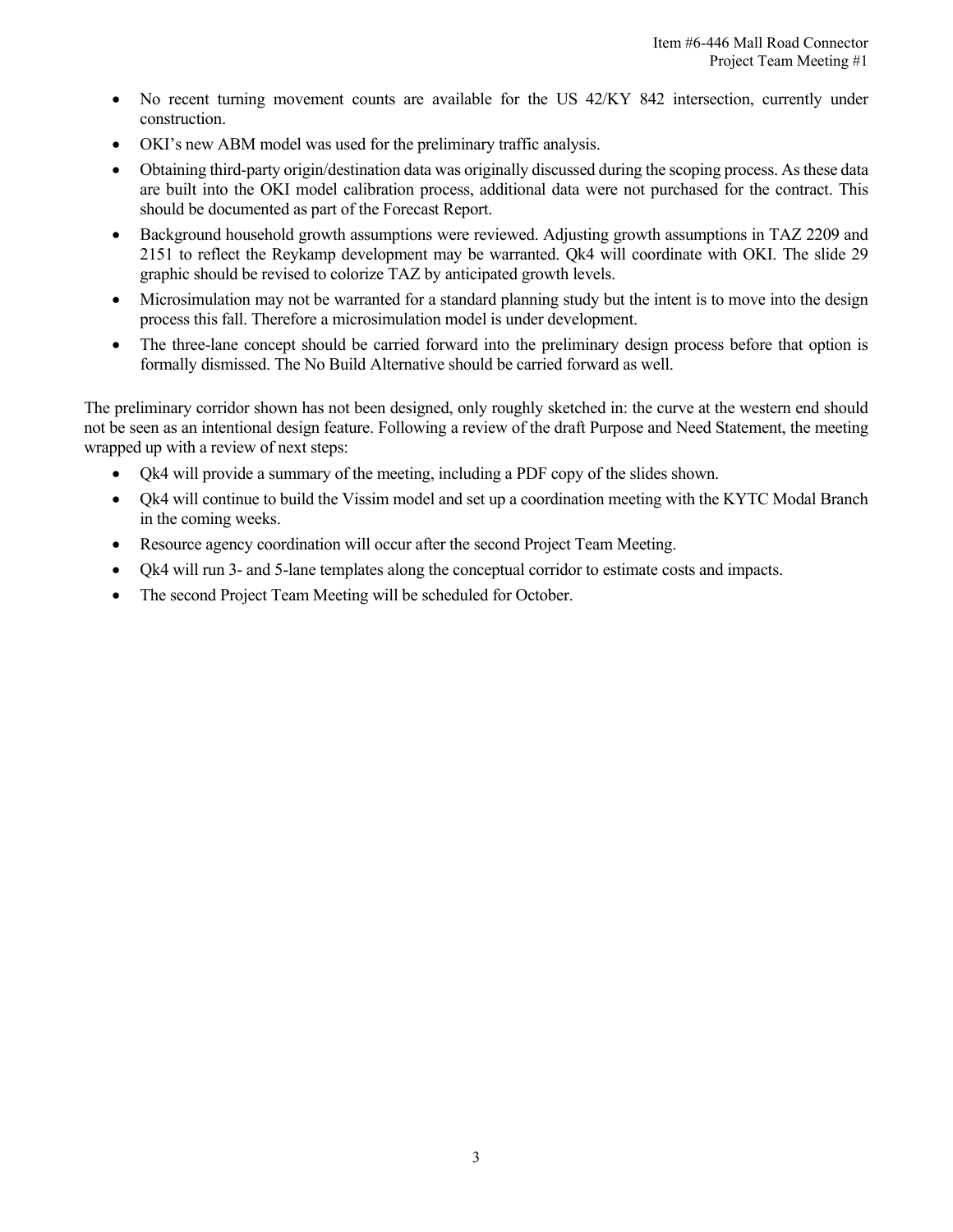### **PROJECT TEAM MEETING NO. 2 Item No. 06-446.00 Mall Road Interchange Connector Feasibility Study Boone County**

## **Wednesday, November 20, 2019 at 1:00 PM KYTC District 6, Covington KYTC Central Office by Video Link**

| In Attendance:       |                                        |  |
|----------------------|----------------------------------------|--|
| Mike Bezold          | KYTC District 6 Project Dev.           |  |
| <b>Bob Yeager</b>    | <b>KYTC District 6 CDE</b>             |  |
| Nikki Hill           | KYTC District 6 Planning               |  |
| <b>Stacee Hans</b>   | <b>KYTC District 6 Staff Assistant</b> |  |
| Sharon James         | <b>KYTC District 6 Environmental</b>   |  |
| Ellen Gregory        | <b>KYTC District 6 Design</b>          |  |
| <b>Scott Gabbard</b> | <b>KYTC District 6 Design</b>          |  |
| Dane Blackburn       | <b>KYTC District 6 Planning</b>        |  |
| Matt Yeager          | <b>KYTC Utilities</b>                  |  |
| Kyle Rust            | KYTC Right-of-Way                      |  |
| <b>Steve DeWitte</b> | <b>KYTC CO Planning</b>                |  |
| Tonya Higdon         | <b>KYTC CO Planning</b>                |  |
| Mikael Pelfrey*      | <b>KYTC CO Planning</b>                |  |
| Jayalakshmi Balaji*  | <b>KYTC CO Planning</b>                |  |
| Elizabeth Niemann    | <b>KYTC CO Planning</b>                |  |
| Jacob Huber*         | <b>KYTC CO Planning</b>                |  |
| Scott Schurman       | <b>KYTC CO Environmental</b>           |  |
| Kevin Sandefur       | KYTC CO Design                         |  |
| Robert Koehler       | OKI                                    |  |
| Jeff Thelen          | <b>NKADD</b>                           |  |
| Albert Zimmerman     | Qk4                                    |  |
| Rebecca Thompson     | Qk4                                    |  |
| Jeremy Lukat         | Qk4                                    |  |
|                      |                                        |  |

*\*by videoconference* 

Mike Bezold opened the meeting and, after attendee introductions, provided a brief overview of the study.

Jeremy Lukat and Rebecca Thompson presented the updated traffic analysis. Results from OKI's 2040 model were projected to 2045, relying on Vissim microsimulation to calculate performance metrics. The new connector would carry an estimated 14,000-26,000 vehicles per day (vpd) in the three lane scenario or 21,000-32,000 vpd in the four/five lane scenario. US 42 volumes decrease by 6,000-7,000 vpd in the three lane scenario or 9,000-10,000 vpd in the four/five lane scenario compared to the 2045 No-Build volumes. Qk4 will submit the draft *Traffic Forecast Report* for review/comment later this week.

Level of Service (LOS) results show the majority of left turns to/from US 42 operate at LOS E or F during both peak hour scenarios today with queues overrunning available storage lengths in many locations. Mainline US 42 through movements are mostly LOS C or better in the AM scenario, suggesting queues clear the lights each signal cycle. Qk4 will reexamine the microsimulation model, adjusting nodes to account for upstream delays. Current model runs show the system failing in the 2045 No-Build PM peak but improved under either build scenario. **Table 1** summarizes travel times by direction; the final report should focus on travel time or volume-to-capacity ratios instead of individual turn movement LOS results.